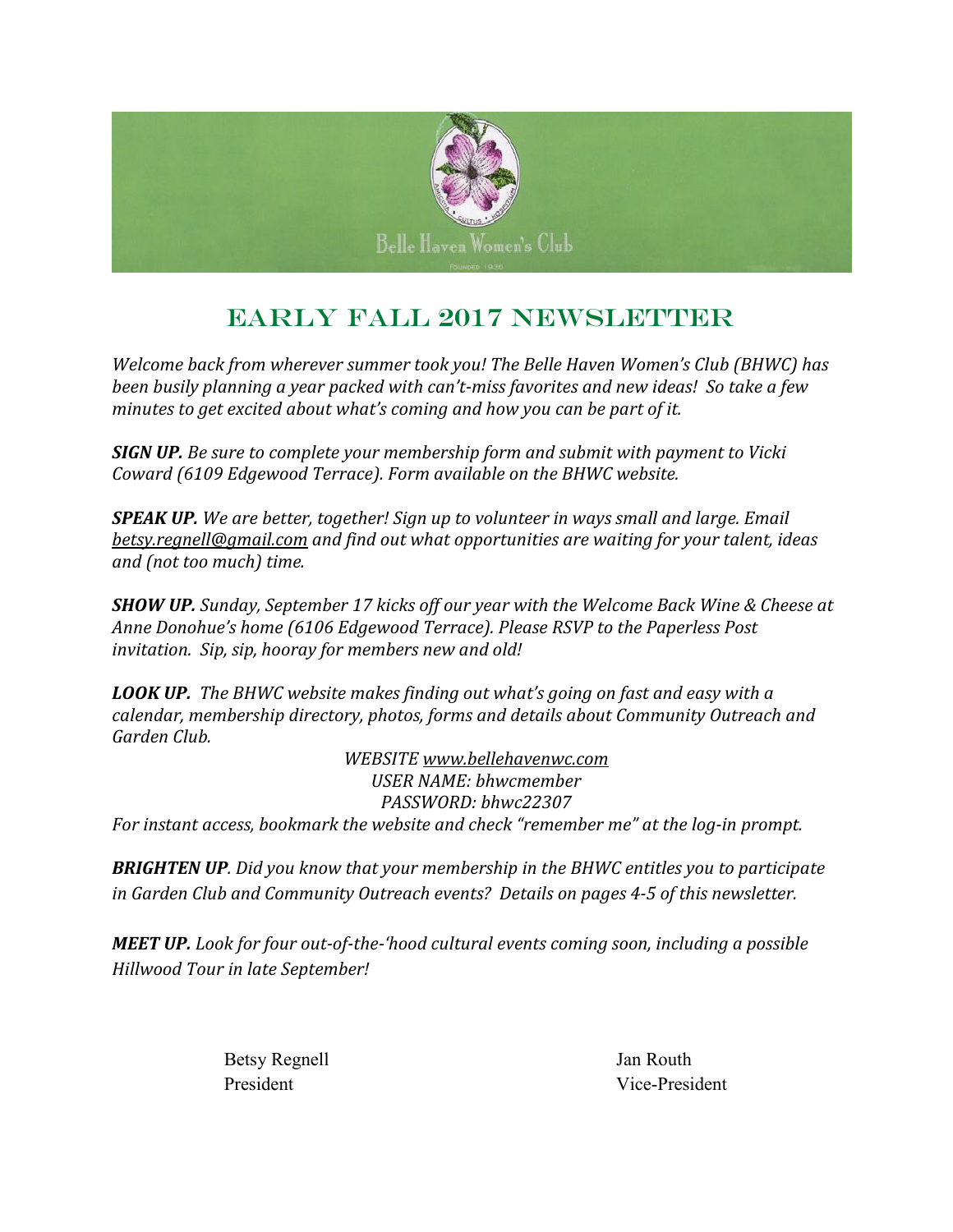## **Congratulations to our new 2017-2018 Board Officers, as well as Section and Committee Chairs!**

| <b>BELLE HAVEN WOMEN'S CLUB 2017-2018 OFFICERS</b> |                                                  |  |
|----------------------------------------------------|--------------------------------------------------|--|
| President                                          | <b>Betsy Regnell</b>                             |  |
| Vice-President                                     | Jan Routh                                        |  |
| Treasurer                                          | Laura Simmons                                    |  |
| <b>Communications Secretary</b>                    | Kristyn Burnett                                  |  |
| <b>Recording Secretary</b>                         | Lura Nell Mitchell                               |  |
| <b>President Emeritus</b>                          | Alison Christmas                                 |  |
|                                                    |                                                  |  |
| <b>Section Chairs</b>                              |                                                  |  |
| <b>Community Outreach</b><br>Garden Club           | Susan Golightly and Fran Rice<br>Eleni Silverman |  |
| <b>Committee Chairs</b>                            |                                                  |  |
| Finance                                            | Laura Lawler                                     |  |
| Membership                                         | Bethann Horey and Vicki Coward                   |  |
| Parliamentarian                                    | Christine Washington                             |  |
| Publicity                                          | Kim Gallagher                                    |  |
| Historian & Archivist                              | <b>Betty Demarest</b>                            |  |
| <b>BHCA Liaison</b>                                | Vicki Coward                                     |  |
| Cookbook                                           | Christine Corcoran Stark                         |  |
|                                                    |                                                  |  |

- Web Administrator Eleni Silverman Photographer Susan Hunt
-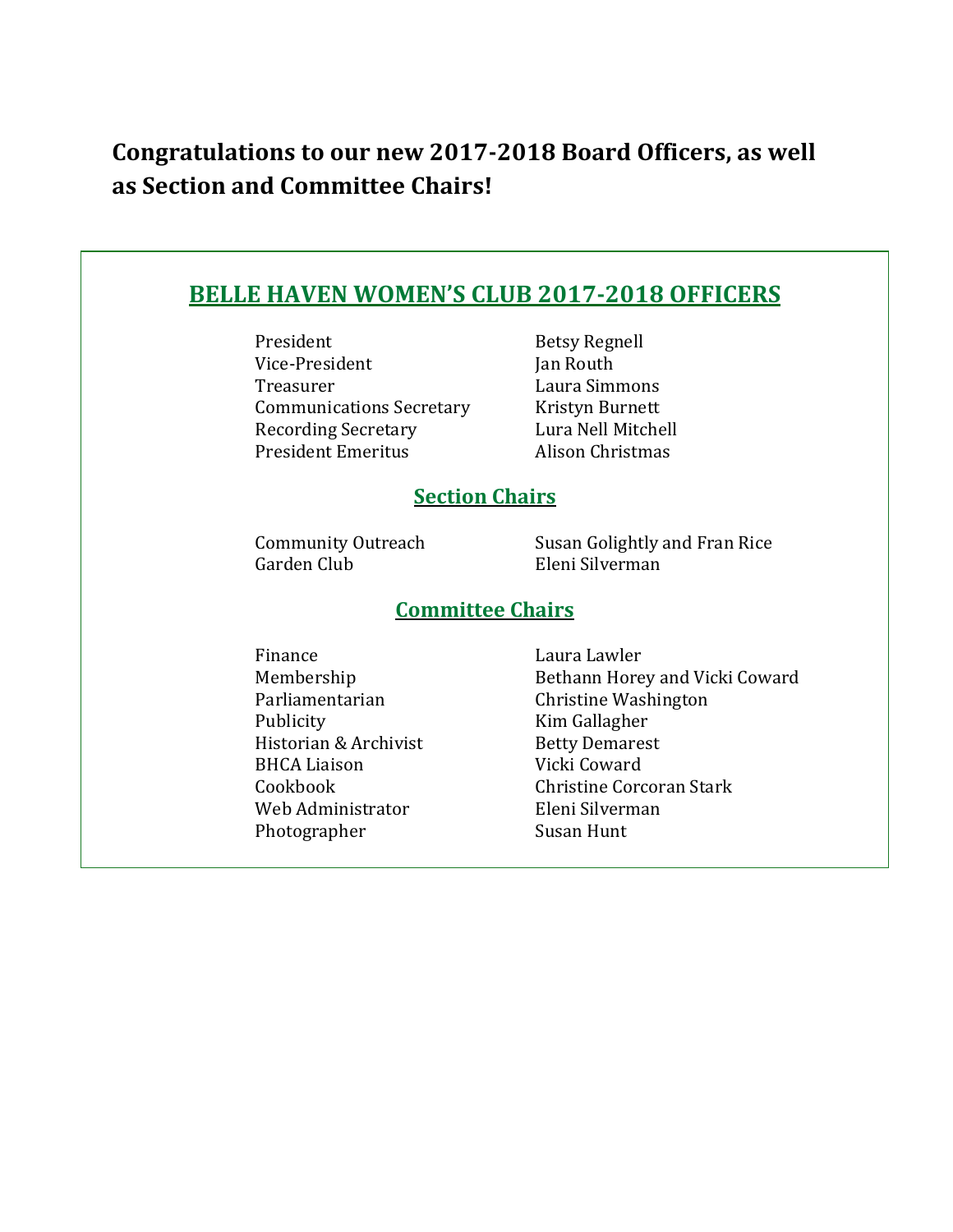# **Fall Calendar**

#### **September 2017**

| Tuesday, Sept. 12                      | <b>Community Outreach Meeting</b>                                                                               |
|----------------------------------------|-----------------------------------------------------------------------------------------------------------------|
| 7:00 <sub>pm</sub>                     | At the Home of Susan Golightly                                                                                  |
| Tuesday, Sept. 12                      | <b>Board Meeting</b>                                                                                            |
| $7:00$ p.m.                            | At the home of Betsy Regnell                                                                                    |
| Sunday, Sept. 17<br>$5:30 - 7:30$ p.m. | <b>Welcome Back Wine and Cheese</b><br>At the home of Anne Donohue<br>Chaired by: Diane Mauk and Karen Harriman |
| Tuesday, Sept. 19<br>$7:00$ p.m.       | <b>Garden Club Meeting</b><br>Helen Olivia: Floral Arrangements<br>Hosted by Vicki Coward                       |

#### **October 2016**

| Monday, Oct. 2<br>$7:00$ p.m.    | <b>Board Meeting</b><br>At the home of Vicki Coward                                                                                           |
|----------------------------------|-----------------------------------------------------------------------------------------------------------------------------------------------|
| Tuesday, Oct. 10<br>10:00 a.m.   | <b>Community Outreach Meeting</b><br>Location: TBD                                                                                            |
| Saturday, Oct. 14<br>$6:30$ p.m. | <b>Blocktail Party</b><br>Chaired by: Kara Cosby and Lisa Lawrence<br>Radcliff Cul-de-sac                                                     |
| Tuesday, Oct. 17<br>$10:00$ a.m. | <b>Garden Club Meeting</b><br>Speaker: Nancy Burns on Pruning<br>Hosted by Janet Forsgren                                                     |
| Tuesday, Oct. 31<br>$5:00$ p.m.  | <b>Halloween Parade and Pizza Party</b>                                                                                                       |
|                                  | <b>Community Outreach: Coffee Collection for</b><br><b>Penn Daw Fire Department</b><br>Chaired by: Carolyn Coda<br><b>Fort Willard Circle</b> |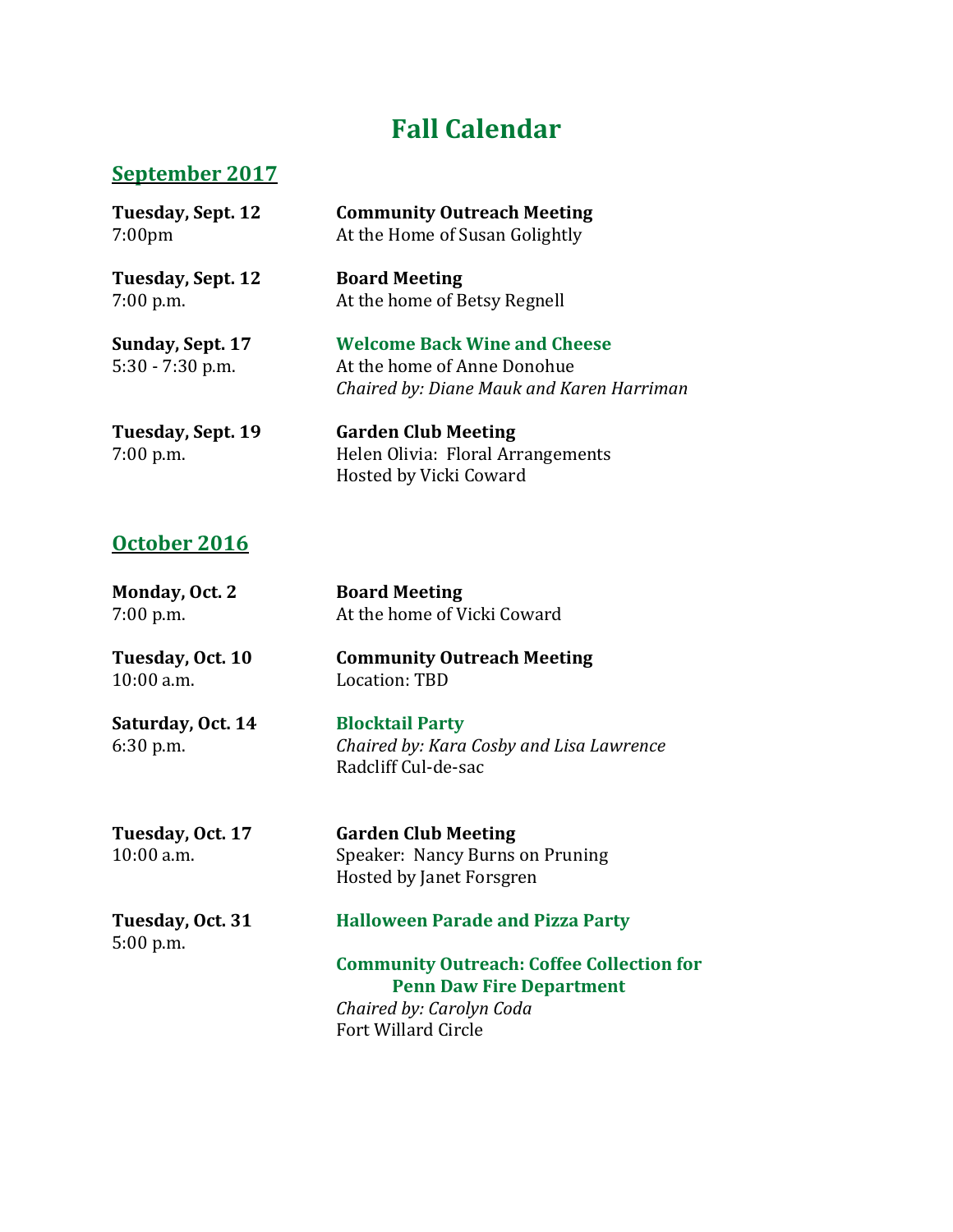## **Welcome Our New Neighbors**

Fritz and Elizabeth Vaughn 6100 Edgewood Terrace

Nicholas and Anna Harris 1816 Edgehill Drive

Teddy and Lydia Kidd 1906 Belfield Road

Henry and Glenn Stoever 6104 Vernon Terrace

Taylor and Amanda Ferrell 6026 Windsor Road

Pete and Sarah Lloyd Stevenson 6029 Grove Drive

Omar and Ada Vargas 2001 Summit Terrace

#### **Garden Club**



The Belle Haven Garden Club opens our Fall gardening season on Tuesday, September 19th, with an evening meeting featuring a demonstration on creating floral arrangements by Helen Olivia florists. **Seating will be limited,** so please let Garden Club President [Eleni](mailto:elenisilverman@gmail.com) [Silverman](mailto:elenisilverman@gmail.com) know if you plan to attend ASAP. As an added bonus, we will be raffling off 2 of the floral arrangements!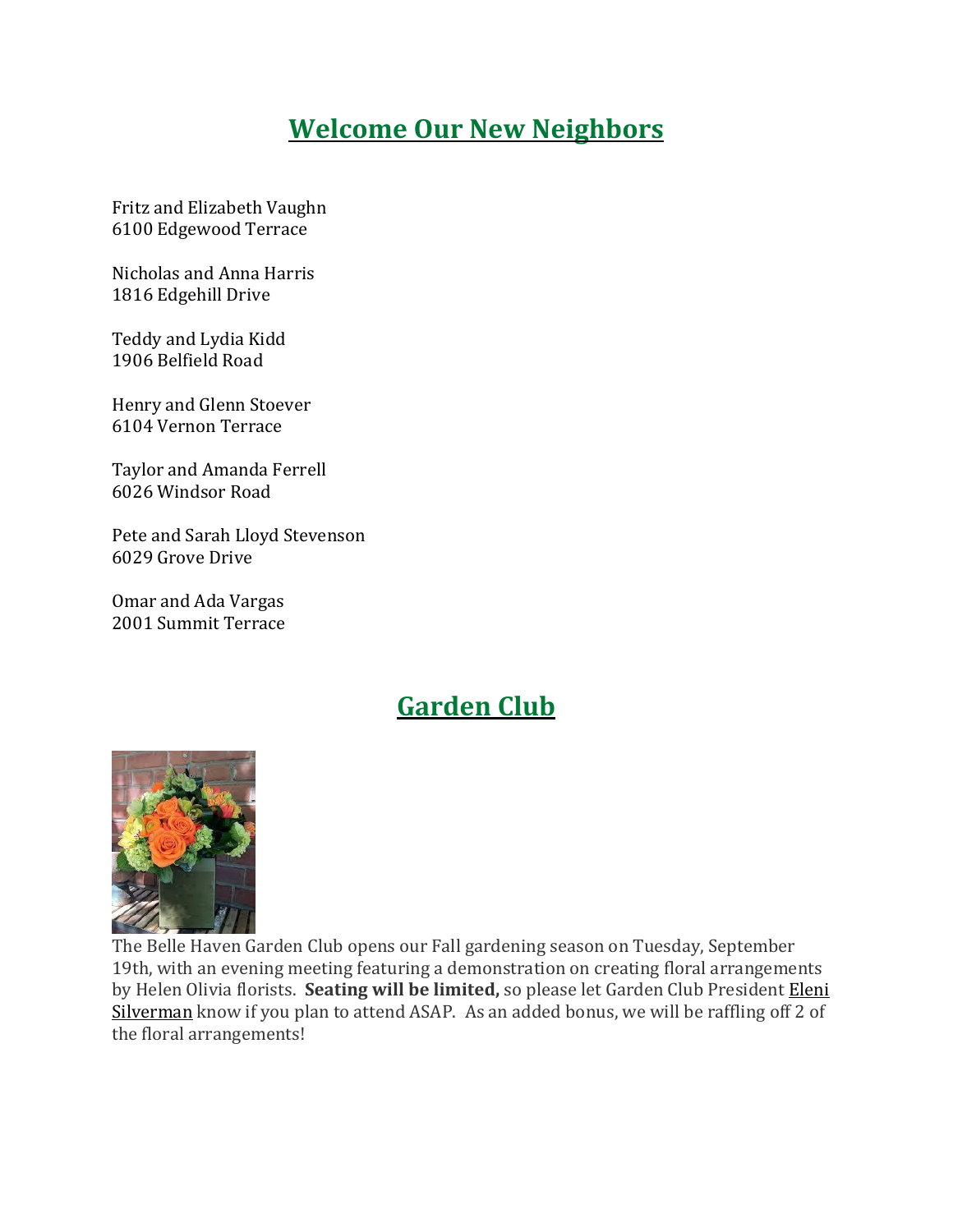#### **NOTE: The location of this event has been moved to the home of the home of Vicki Coward and will begin at 7:00 p.m.**

Our October meeting on Tuesday, October 17th, will feature a presentation on Pruning by our beloved former Garden Club President Nancy Burns. Nancy will provide us with all the techniques necessary to be a confident pruner! The October meeting will be hosted by Janet Forsgren and will begin at 10:00am.

All members of the Women's Club are welcome to become members of the Belle Haven Garden Club, and to attend out Meetings and Field Trips. We have a number of great speakers and field trips planned for the 2017-2018 Calendar Year. For updated information on these, and general tips on Gardening in the Belle Haven area, please go to our website, [bellehavengardenclub.com.](https://bellehavengardenclub.com/)

# **Community Outreach**

Community Outreach supports our neighborhood and surrounding communities with a variety of traditional events and activities. Our first event will be the collection of coffee for the Penn Daw Fire Department at our annual Halloween Parade. Community Outreach meetings are held the second Tuesday of each month, September through May. Our first meeting will be at 10:00am on Tuesday, September 12th at the home of Susan Golightly, 6020 Fort Hunt Road.

We will welcome new and returning members, sett our calendar and enjoy neighborly camaraderie, so please join us!

## **Records and Archives News**

By now, all members should have received their complimentary copy of *The Belle Haven Women's Club: A Social History of the Community.* This 40-page illustrated book, published to celebrate our Club's 80th anniversary, provides a decade-by-decade description of how our community has developed and grown. We hope you enjoy learning more about Belle Haven, especially the role of the BHWC in building a strong sense of community.

Extra copies of the book may be purchased for \$10. Checks payable to the BHWC should be sent to Betty Demarest at 6117 Vernon Terrace.